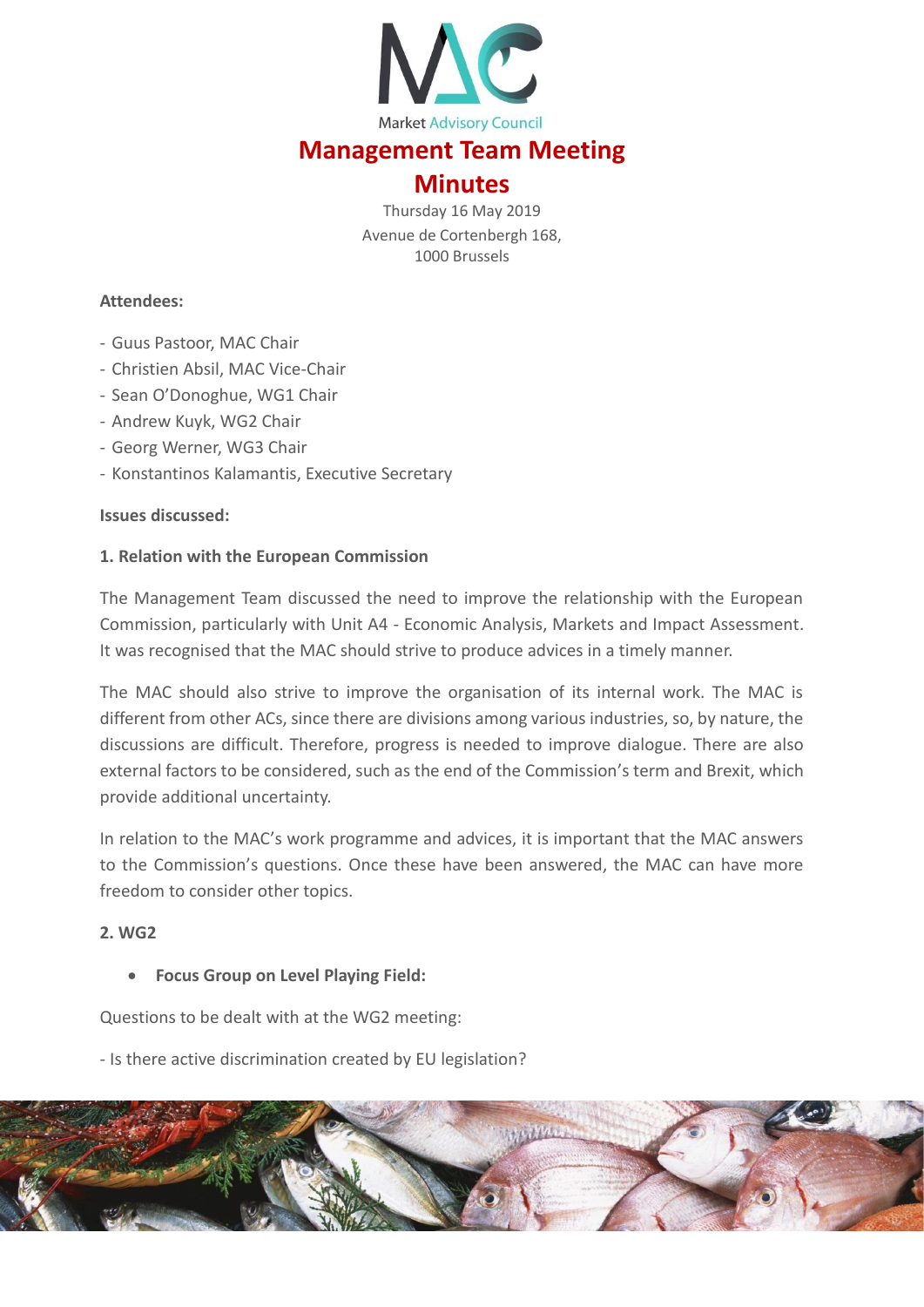

- Do distortion arise because of unequal implementation among Member States?

There is no draft yet that can be forwarded to the WG. It is necessary to identify the major points for the FG to focus on.

#### **Trade agreements:**

It would be beneficial for the MAC to have a view on draft trade agreements. It is necessary to examine the impact of FTAs on prices, on employment, among other issues.

## **EUMOFA:**

It was concluded that EUMOFA is not widely used among the MAC members.

#### **3. WG1**

## **Marketing standards:**

The Management Team discussed the Commission's dissatisfaction with the lack of a MAC advice on processed fish products. The Team considered that it would be prudent to wait for the Commission's external study on the matter.

## **STECF:**

The Commission's views are that the MAC has no say on what the Commission requests STCF. This is not the issue for the MAC. The MAC should simply check with the Commission if it would be possible to attend as an observer.

#### **EUMOFA:**

There are a number of recommendations being developed by the MAC, which will be presented to the WG.

#### **4. WG3**

## **Plastics and Ecolabels**

The MAC wishes to put this issue forward. Workshops on these topics to be organized in October-November 2019. Feedback from the WG is needed on the content.

On Ecolabels, the Commission's intentions are not fully clear, including on the need for the MAC's advice. It would be good to present a working paper / terms of reference to the Commission.